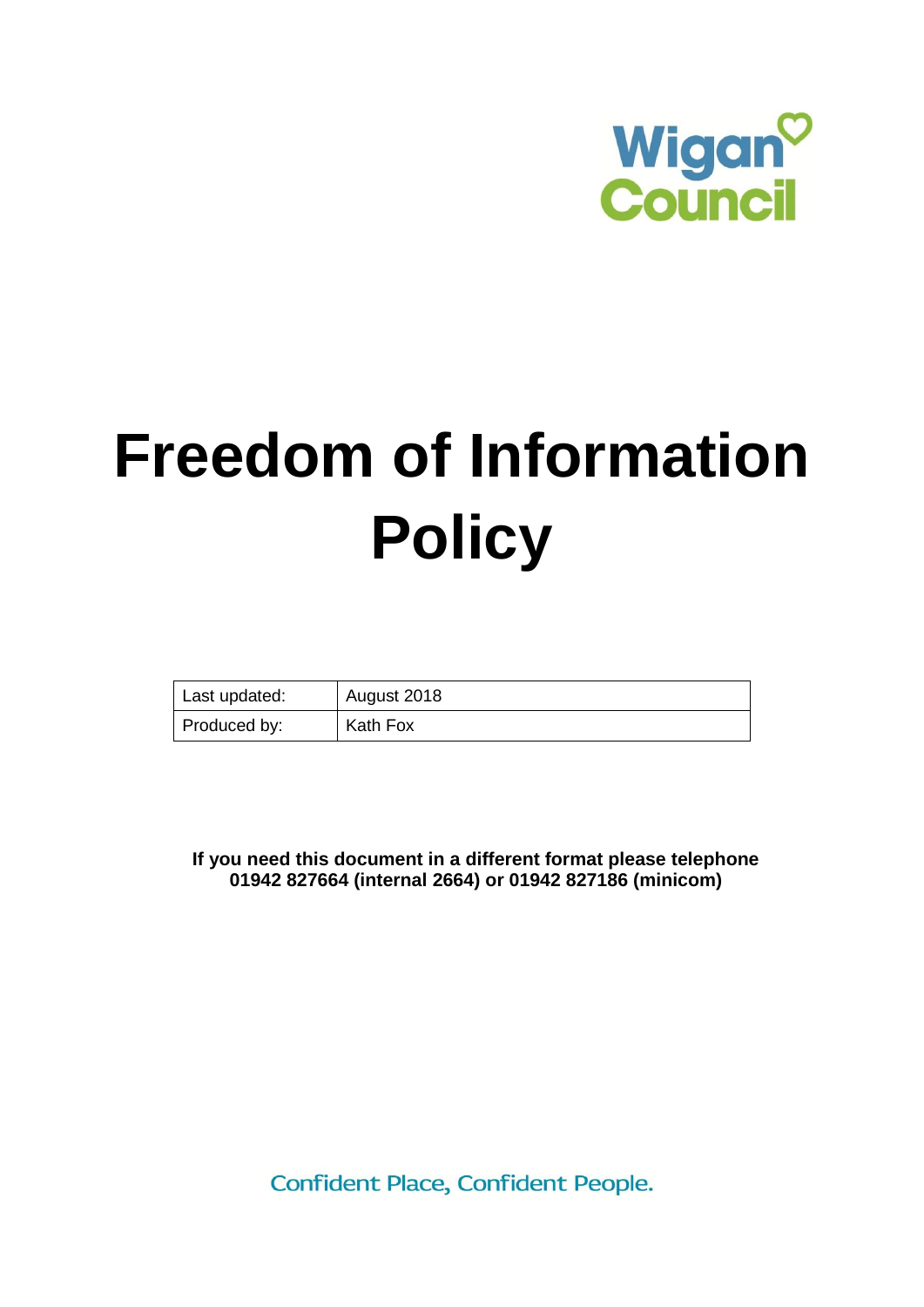| 1. |     |
|----|-----|
| 2. |     |
| 3. |     |
|    | 3.1 |
|    | 3.2 |
|    |     |
|    | 3.4 |
|    |     |
|    |     |
|    | 3.7 |
|    | 3.8 |
|    | 3.9 |
|    |     |
|    |     |
|    |     |
|    |     |
| 4. |     |
| 5. |     |
| 6. |     |
| 7. |     |
| 8. |     |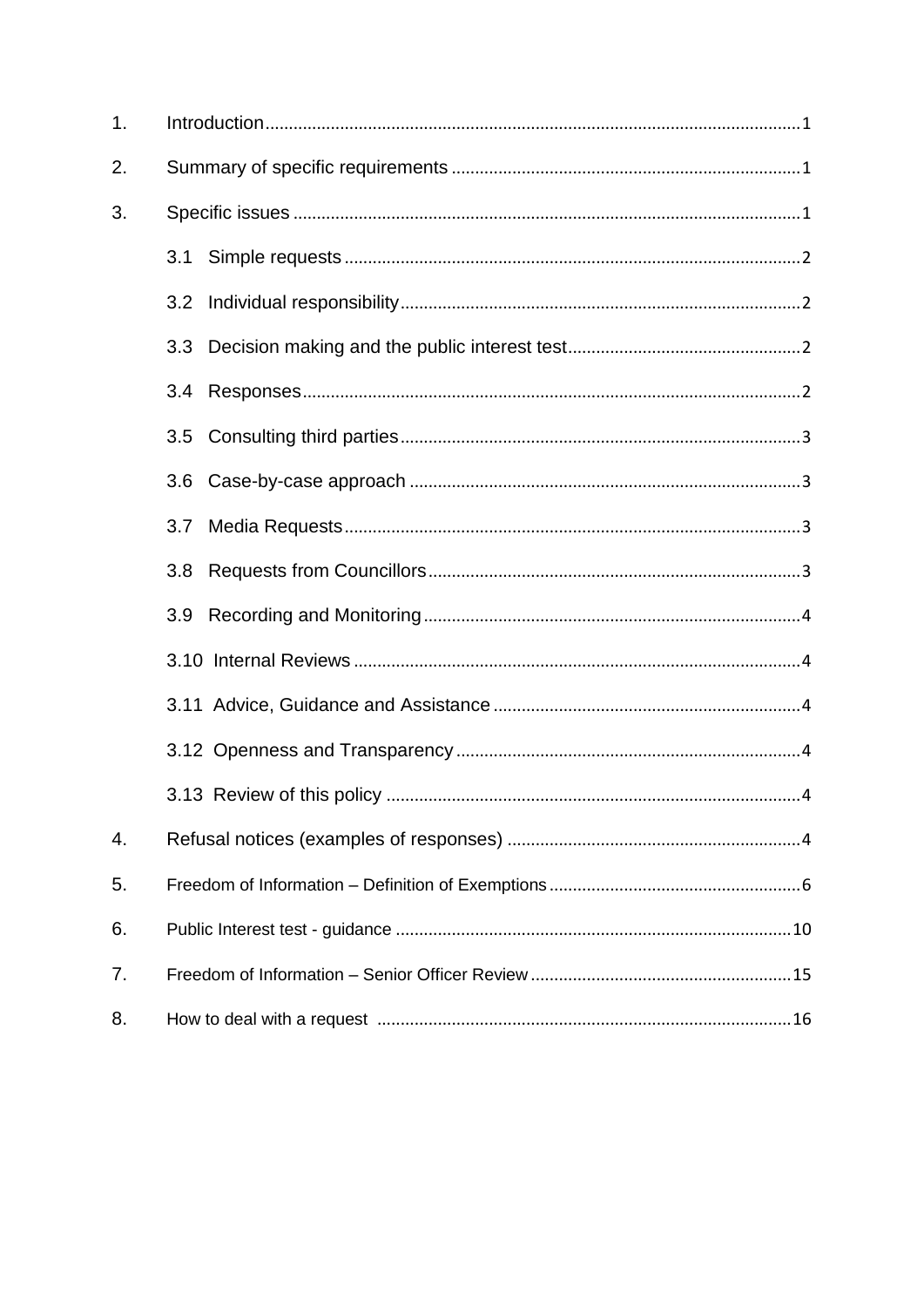#### <span id="page-2-0"></span>1. **Introduction**

The Freedom of Information Act 2000 applies to all information held by the Council. Any individual or organisation can make a written request for information to the Council. We must respond within 20 working days, providing either the information, confirmation that we do not have it, or an explanation of why it is being withheld.

The Act operates to encourage openness and transparency; consequently the basic principle is that requested information should be disclosed unless certain specific exemptions apply.

The right to request information belongs to anyone; it does not matter who they are (subject to some specific exceptions).

This policy sets out what staff should do in order to comply with the Act's requirements.

The policy, and the Council's approach, is based on an assumption of openness. Staff should handle all requests for information on the presumption that the information will be disclosed. Applicants do not have to prove that they are entitled to receive what they have asked for. There are exemptions within the Act which can be used to prevent specific and unwarranted harm, damage or prejudice to the interests of the public or to the Council's ability to deliver services to them. Even if exemptions apply, some will be subject to a further test – the public interest test - to determine if the information should be disclosed. All requests will be dealt with on a case-by-case basis.

The Council has a number of FOIA Champions from each Directorate. These Champions can assist, advise and promote FOIA.

#### <span id="page-2-1"></span>**2. Summary of specific requirements**

All directorates must:

- ensure that all relevant staff are aware of the Freedom of Information Act and their obligations under it;
- ensure that all relevant staff are aware of the corporate FoI process;
- inform [foirequest@wigan.gov.uk](mailto:foirequest@wigan.gov.uk) of any request for information which mentions Freedom of Information or the Environmental Information Regulations, or any request for information which will be refused for any reason; and
- <span id="page-2-2"></span>• inform the [foirequest@wigan.gov.uk](mailto:foirequest@wigan.gov.uk) of any directorate Fol Champion or point of contact.

#### **3. Specific issues**

*The main principle behind the FOI legislation is that the public have the right to know about the activities of public authorities, unless there is good reason for them not to. Disclosure of information should be the default – in other words, information should be withheld only when there is a good reason and it is permitted by the Act*

Note that if information requested is already published, either by ourselves or somewhere else, then the Council can cite Section 21 and refer the requester to the published information. For example, Council minutes are available on our website.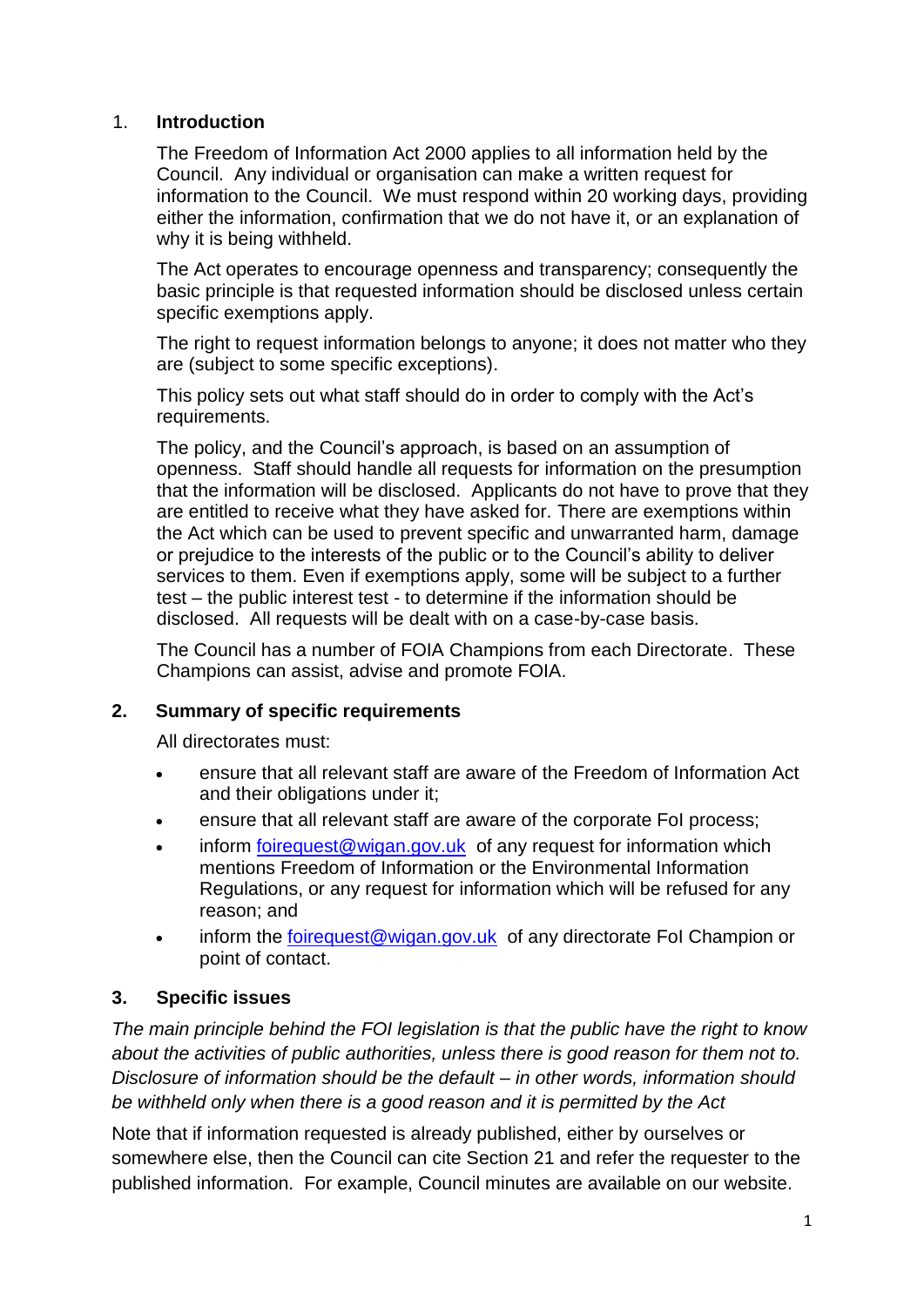Please refer to our Publication Scheme, Open Data and FOI FAQs on the website. <https://www.wigan.gov.uk/Council/DataProtection-FOI-Stats/index.aspx>

# <span id="page-3-0"></span>**3.1 Simple requests**

Staff should respond positively to simple requests for information (ie of simple service requests: for example - when will my bins be emptied; who are my councillors; what are opening times of the library etc). If information is available and can be provided without causing harm or damage, it should be disclosed. The council encourages staff to disclose information where there is no risk of harm. Applicants do not need to make written requests if their requests can be answered verbally.

# <span id="page-3-1"></span>**3.2 Individual responsibility**

Every member of staff needs to recognise FOI requests. Any written request received by the council by email, letter or social media which is not a simple request for information should be treated as an FOI request and a response provided within 20 working days. A request is valid even if it does not mention the FOI Act or the Environmental Information Regulations. Although specific staff may have been nominated as directorate contacts for FOI, every member of staff is subject to the council's FOI obligations.

## <span id="page-3-2"></span>**3.3 Decision making and the public interest test**

If a decision to withhold or disclose information involves a public interest test, staff must consult the Information Governance Team. A senior officer will usually be consulted as well. Staff must disclose information where there are no obvious public interest grounds to withhold, and do not need to consult senior staff in such circumstances.

## <span id="page-3-3"></span>**3.4 Responses**

All approved responses must be returned to [foirequest@wigan.gov.uk](mailto:foirequest@wigan.gov.uk). All responses and refusals must be sent to the requester by the Information Governance Team and will include:

- Information will be released by default;
- if information has been withheld the name of the particular exemption that is being used;
- an explanation of why the use of that exemption is necessary; and
- how to make a complaint.

Advice on refusal notices and exemptions is available from the Information Governance Team or [foirequest@wigan.gov.uk](mailto:foirequest@wigan.gov.uk) .

You can refuse an entire request under the following circumstances:

- it would cost too much or take too much staff time ie over 18 hours to deal with the request (we must demonstrate this in our response);
- the request is vexatious;
- the request repeats a previous request from the same person.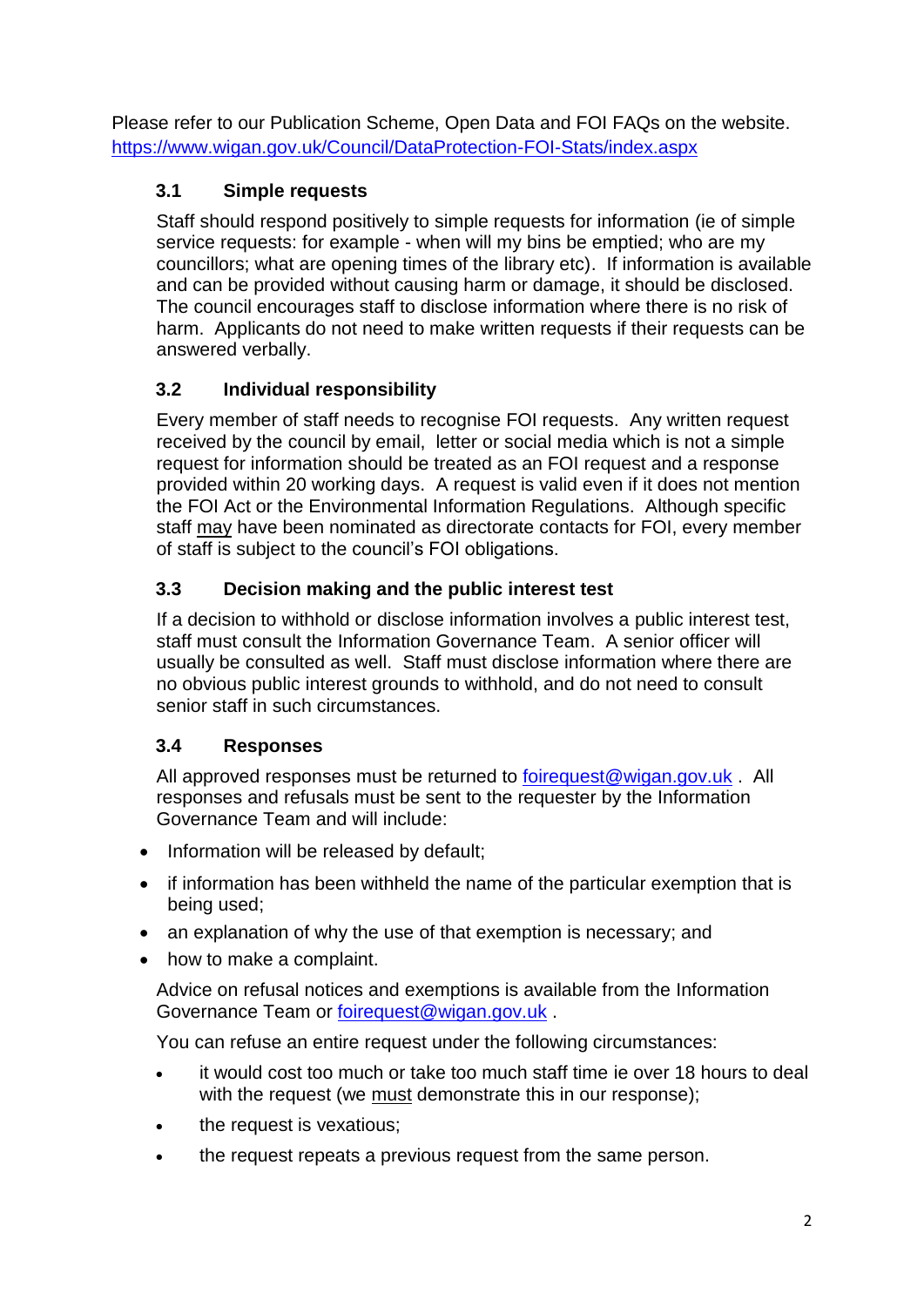# <span id="page-4-0"></span>**3.5 Consulting third parties**

If applicants ask for information about third parties, whether individuals or organisations eg contractors, the third party should be consulted before a response is given. They should offer a statement which includes evidence of harm or prejudice as a result of disclosure before a refusal notice is issued. Council officers make the final decision (public interest test). Information will not be withheld solely because a third party requests us to do so.

## <span id="page-4-1"></span>**3.6 Case-by-case approach**

Previous decisions and the experience of other organisations are relevant when trying to decide whether to disclose; experience will lead to better decision-making. However, every request must be treated on its merits. A previous decision made anywhere does not bind the council to make the same decision again. In particular, decisions will not be made solely because:

- information is considered to be exempt automatically;
- other organisations have adopted or want to adopt a common approach;
- another organisation has answered the same question in the particular way;
- a representative or specialist body recommends a certain approach;
- information has been marked "confidential";
- information requested may embarrass the council, any officer, or be used in a campaign.

## <span id="page-4-2"></span>**3.7 Media Requests**

Requests from the media are subject to the same rules as any other request – information should not be withheld or disclosed purely because the applicant represents a media organisation. However, the PR team will be copied into requests from the media (eg newspaper and broadcast journalists, researchers, editors or producers). If disclosure is likely to lead to a news story, PR should be informed so that they can respond to press enquiries.

## <span id="page-4-3"></span>**3.8 Requests from Councillors**

Elected members have a 'need to know' if pursuing their duties as a ward member. Councillors should be directed to use the RIC system

Correspondence between members or MPs and the Council is likely to be covered by a duty of confidence. This includes information on the RIC system. Members or MPs correspondence must not be disclosed without reference to the Information Governance Team or Legal Services.

The Freedom of Information Act does not affect the ability of elected members to represent their constituents, or prevent them from making requests or enquiries on their constituents' behalf.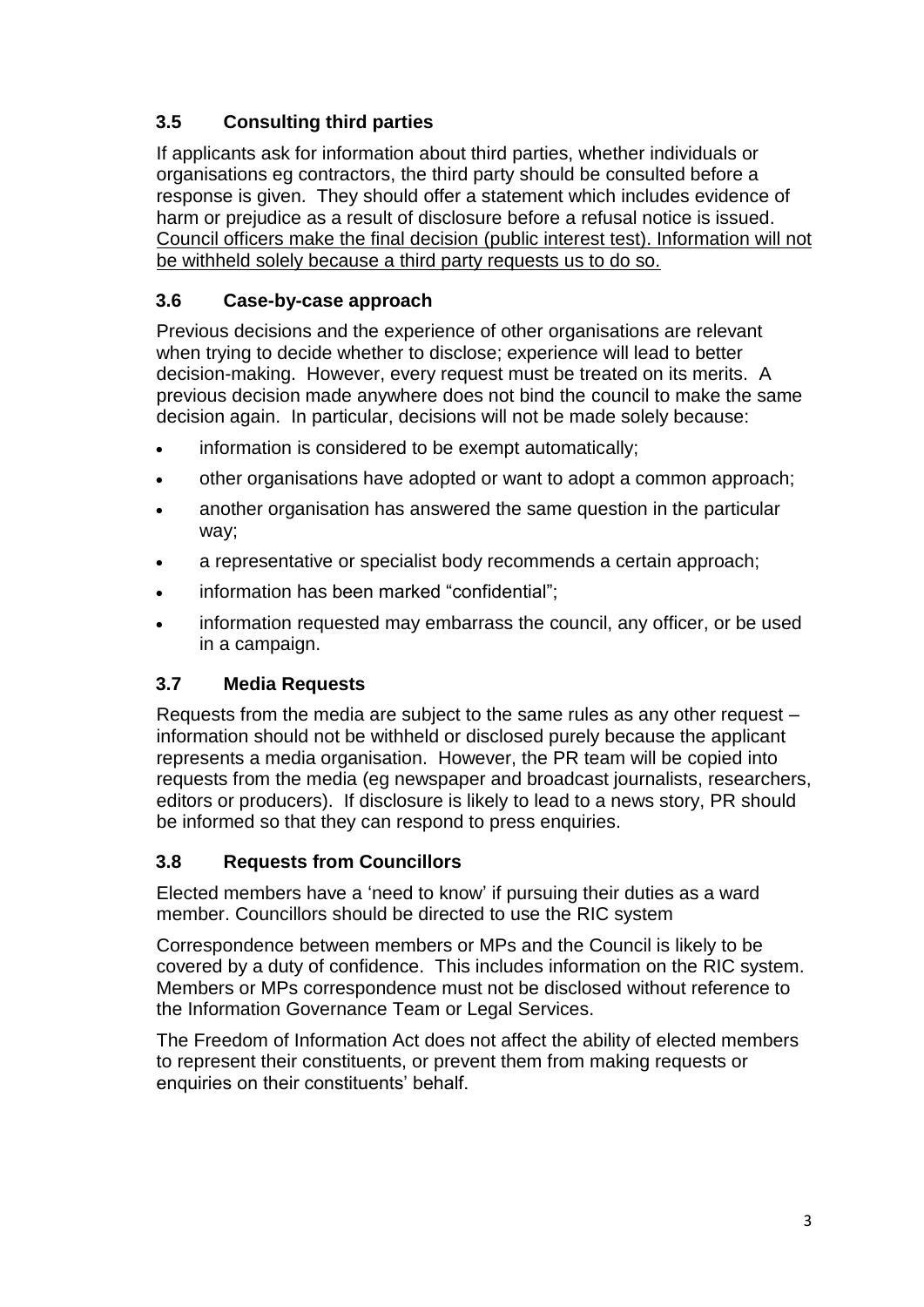## <span id="page-5-0"></span>**3.9 Recording and Monitoring**

The Council has a system for recording and monitoring FoI requests and therefore all requests, and requests made under Environmental Information Regulations must be forwarded to [foirequest@wigan.gov.uk](mailto:FOIRequest@wigan.gov.uk)

#### <span id="page-5-1"></span>**3.10 Internal Reviews**

All FOI applicants have the right to make a complaint about the way in which their request was dealt with. The complaint must be dealt with by a senior officer not involved with the original request. They will review the request, and may make a new decision.

The reviewer can:

- uphold the original decision;
- reverse it; or
- substitute a different one.

The Information Governance Team will provide advice on the Act and the process if required, but will not take part in making the decision.

#### <span id="page-5-2"></span>**3.11 Advice, Guidance and Assistance**

The Information Governance Team can provide advice on Freedom of Information issues.

#### <span id="page-5-3"></span>**3.12 Openness and Transparency**

A lot of information is accessible to the public via our website and many requests can be answered by directing requests for information to the FoI, EIR, Publication Scheme and Open Data links on our website.

#### [Open data](http://www.wigan.gov.uk/Council/DataProtection-FOI-Stats/Open-Data.aspx)

[Freedom of Information](http://www.wigan.gov.uk/Council/DataProtection-FOI-Stats/Freedom-of-Information.aspx)

#### <span id="page-5-4"></span>**3.13 Review of this policy**

This policy will be reviewed on an annual basis.

#### <span id="page-5-5"></span>**4. Refusal notices**

Remember that the main principle behind the FOI legislation is that the public have the right to know about the activities of public authorities, unless there is good reason for them not to. Disclosure of information should be the default – in other words, information should be withheld only when there is a good reason and it is permitted by the Act.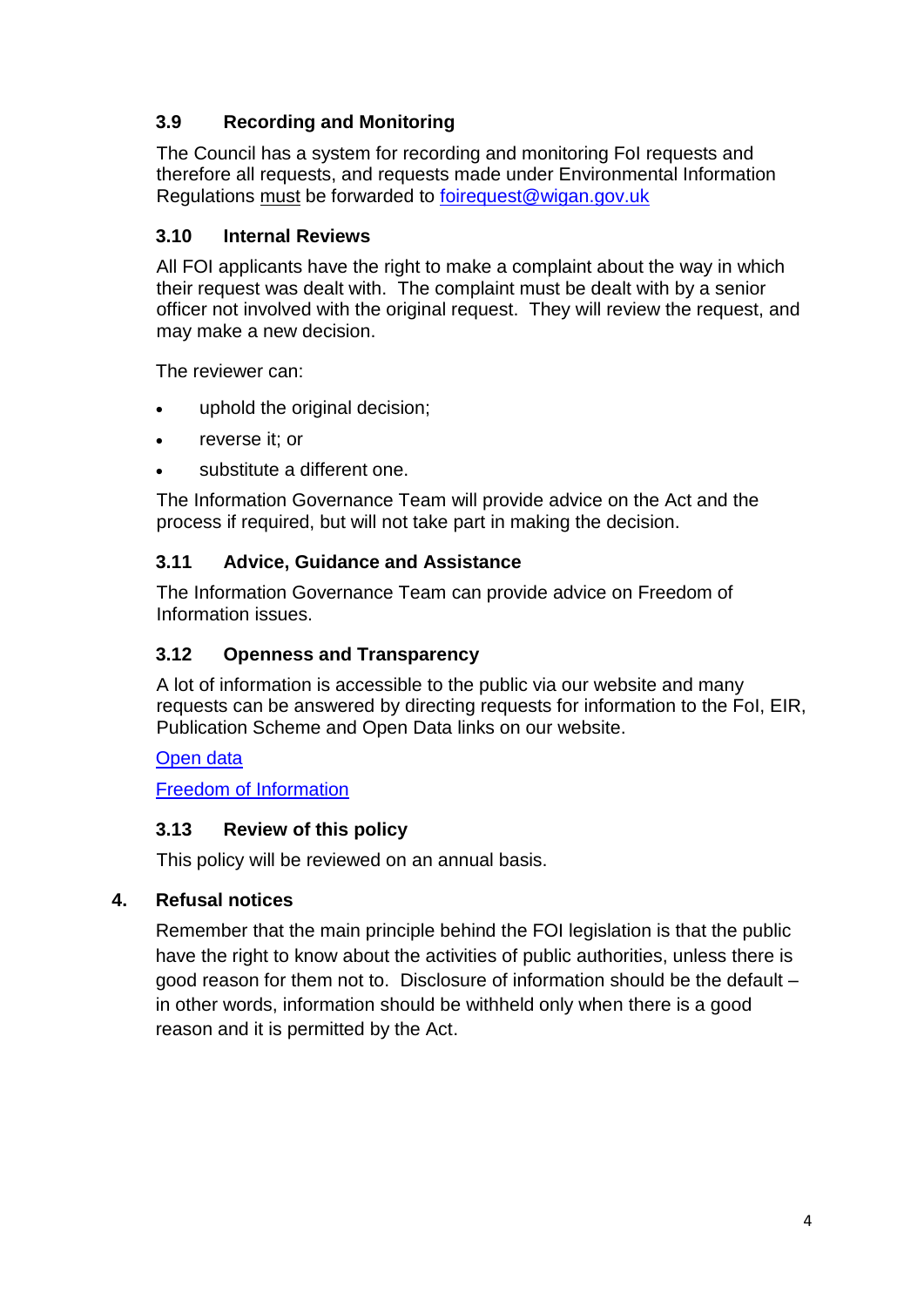Information Governance Officers will expect evidence to support refusals in all cases and exemptions will not be applied without Senior Officer approval, ie AD or above

#### **a. over 18 hour time limit**

When estimating the cost of compliance we can only take into account the cost of the following activities:

- determining whether we hold the information;
- finding the requested information, or records containing the information;
- retrieving the information or records; and
- extracting the requested information from records.

The biggest cost is likely to be staff time and you should rate staff time at £25 per person per hour, regardless of grade. The limit is £450 and, therefore, this means a limit of 18 staff hours. We must demonstrate in our refusal notice why we are refusing on this basis.

#### **b. Requests for personal information of a third party**

We would not provide details of a third party to a requester. An appropriate response for such a request would be:

"I am refusing to provide the information requested under Section 40(2) of the Freedom of Information Act in that the information is the personal information of a third party and to disclose the information would breach the Principles of the Data Protection Act 2018/GDPR."

#### **c. Vexatious and repeat requests**

Please discuss with the Information Governance Team as use of this exemption **must** be backed up with evidence. This type of refusal is most likely to result in an internal review and may even lead to a complaint to the Information Commissioner's Office. ICO investigations are extremely thorough and the case workers will expect us to provide evidence to support a refusal of this nature so departments MUST discuss with Information Governance officers and provide recorded evidence. The ICO have the authority to overturn our decision and order us to issue a revised response.

## **Finally – please remember that:**

- Disclosure of the information should be the default
- A requester does not have to justify why they are asking for the information: on the contrary, we must justify refusing or withholding information
- All requests for information should be treated equally ie applicant and motive blind
- You should consider any information you release under the Act as if it were being released to the world at large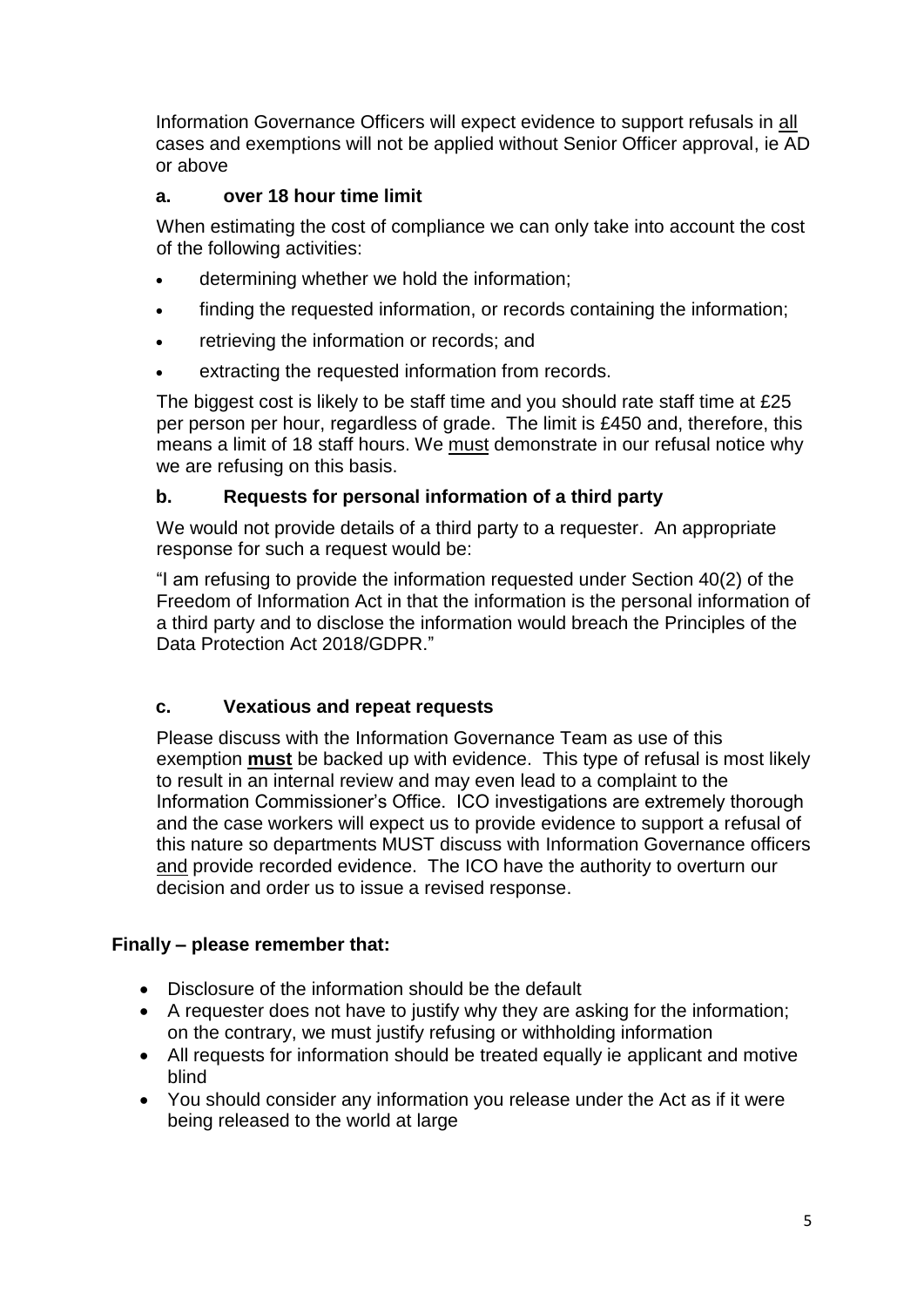# <span id="page-7-0"></span>**5. Freedom of Information – Definition of Exemptions**

\*\*Some of these exemptions are absolute ie the information never gets released.

| <b>Exemption</b> | <b>Definition</b>                                                                                                                                                                                                                                                                                                                                                                                                                                                                                                                                                                                                                                                                                                                                                                                                                                                                                             | <b>Public Interest</b><br>Test?(PIT) |
|------------------|---------------------------------------------------------------------------------------------------------------------------------------------------------------------------------------------------------------------------------------------------------------------------------------------------------------------------------------------------------------------------------------------------------------------------------------------------------------------------------------------------------------------------------------------------------------------------------------------------------------------------------------------------------------------------------------------------------------------------------------------------------------------------------------------------------------------------------------------------------------------------------------------------------------|--------------------------------------|
| $\overline{21}$  | Information accessible by other means                                                                                                                                                                                                                                                                                                                                                                                                                                                                                                                                                                                                                                                                                                                                                                                                                                                                         | <b>Always</b><br><b>Exempt</b>       |
|                  | This exemption applies if the information requested is already accessible to<br>the requester. Eg. the requester already has the information, or if it is already<br>included in our Publication Scheme. For this exemption, you will need to take<br>into account any information the requester gives you about their<br>circumstances. For example, an elderly or infirm requester may tell you they<br>don't have access to the internet at home and find it difficult to go to their<br>local library, so information available only over the internet would not be<br>reasonably accessible to them. When applying this exemption, you have a<br>duty to confirm or deny whether you hold the information, even if you are not<br>going to provide it. You should also tell the requester where they can get it.<br>This exemption is absolute, so you do not need to apply the public interest<br>test. |                                      |
| 22               | Intended for future publication                                                                                                                                                                                                                                                                                                                                                                                                                                                                                                                                                                                                                                                                                                                                                                                                                                                                               | <b>PIT</b>                           |
|                  | This exemption applies if, when you receive a request for information, you are<br>preparing the material and definitely intend to publish it and it is reasonable<br>not to disclose it until then. You do not need to have identified a publication<br>date. You do not have to confirm whether you hold the information requested<br>if doing so would reveal the content of the information. This exemption is<br>qualified by the public interest test.                                                                                                                                                                                                                                                                                                                                                                                                                                                   |                                      |
| 24               | <b>National Security</b>                                                                                                                                                                                                                                                                                                                                                                                                                                                                                                                                                                                                                                                                                                                                                                                                                                                                                      | <b>PIT</b>                           |
|                  | The section 24 exemption applies if it is "required for the purpose of<br>safeguarding national security". The exemption does not apply just because<br>the information relates to national security.                                                                                                                                                                                                                                                                                                                                                                                                                                                                                                                                                                                                                                                                                                         |                                      |
| 30               | <b>Prejudice to investigations</b>                                                                                                                                                                                                                                                                                                                                                                                                                                                                                                                                                                                                                                                                                                                                                                                                                                                                            | <b>PIT</b>                           |
|                  | The section 30 exemption applies to a specific category of information that a<br>public authority currently holds or has ever held for the purposes of criminal<br>investigations. It also applies to information obtained in certain other types of<br>investigations, if it relates to obtaining information from confidential sources.<br>In general, the Council's duties to prevent and investigate crimes and to<br>report them to the police and others are covered by an exemption.                                                                                                                                                                                                                                                                                                                                                                                                                   |                                      |
| 31               | <b>Prejudice to law enforcement</b>                                                                                                                                                                                                                                                                                                                                                                                                                                                                                                                                                                                                                                                                                                                                                                                                                                                                           | <b>PIT</b>                           |

However, some of them have to be given the public interest test\*\*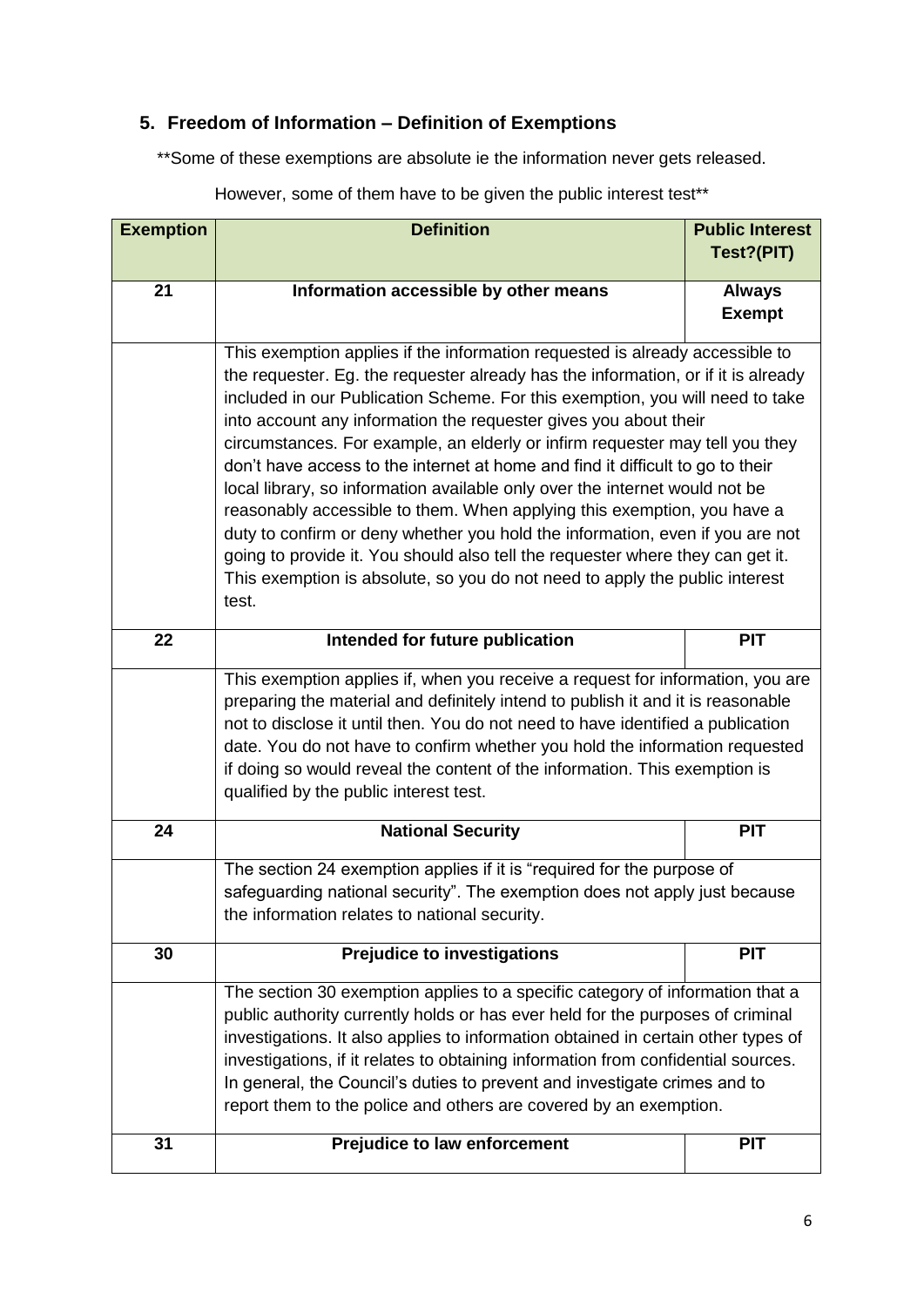|       | Section 31 applies where complying with the request would prejudice or                                                                                      |               |
|-------|-------------------------------------------------------------------------------------------------------------------------------------------------------------|---------------|
|       | would be likely to prejudice various law enforcement purposes (listed in the                                                                                |               |
|       | Act) including preventing crime, administering justice, and collecting tax. It                                                                              |               |
|       | also protects certain other regulatory functions, for example those relating to                                                                             |               |
|       | health and safety and charity administration.                                                                                                               |               |
| 36    | <b>Prejudice to public affairs</b>                                                                                                                          | <b>PIT</b>    |
|       | The section 36 applies where complying with the request would prejudice or                                                                                  |               |
|       | would be likely to prejudice "the effective conduct of public affairs". This                                                                                |               |
|       | includes, but is not limited to, situations where disclosure would inhibit free                                                                             |               |
|       | and frank advice and discussion. Section 36 differs from all other prejudice                                                                                |               |
|       | exemptions in that the judgement about prejudice must be made by the                                                                                        |               |
|       | legally authorised qualified person for that public authority.                                                                                              |               |
| 38    | <b>Health and Safety</b>                                                                                                                                    | <b>PIT</b>    |
|       | You can apply the section 38 exemption if complying with the request would                                                                                  |               |
|       | or would be likely to endanger anyone's physical or mental health or safety. In                                                                             |               |
|       | deciding whether you can apply this exemption, you should use the same test                                                                                 |               |
|       | as you would for prejudice. This exemption is qualified by the public interest                                                                              |               |
|       | test.                                                                                                                                                       |               |
| 39    | <b>Environmental Information</b>                                                                                                                            |               |
|       | You should deal with any request that falls within the scope of the                                                                                         |               |
|       | Environmental Information Regulations 2004 under those Regulations. This                                                                                    |               |
|       | exemption confirms that, in practice, you do not also need to consider such                                                                                 |               |
|       | requests under the Freedom of Information Act. This exemption is qualified by                                                                               |               |
|       | the public interest test, but because you must handle this type of request                                                                                  |               |
|       | under the Environmental Information Regulations, it is hard to imagine when it                                                                              |               |
|       | would be in the public interest to also consider it under the Freedom of                                                                                    |               |
|       | Information Act.                                                                                                                                            |               |
| 40(1) | Personal information of the requester                                                                                                                       | <b>Always</b> |
|       |                                                                                                                                                             | <b>Exempt</b> |
|       |                                                                                                                                                             |               |
|       | This exemption confirms that you should treat any request made by an                                                                                        |               |
|       | individual for their own personal data as a subject access request under the<br>DPA 2018/GDPR. You should apply this to any part of the request that is for |               |
|       | the requester's own personal data. They should not be required to make a                                                                                    |               |
|       | second, separate subject access request for the information. If the                                                                                         |               |
|       | information contains some of the requester's personal data plus other non-                                                                                  |               |
|       | personal information, then you will need to consider releasing some of the                                                                                  |               |
|       | information under the Data Protection Act/GDPR and some under the                                                                                           |               |
|       | Freedom of Information Act.                                                                                                                                 |               |
| 40(2) | Data protection                                                                                                                                             | <b>Always</b> |
|       |                                                                                                                                                             | <b>Exempt</b> |
|       |                                                                                                                                                             |               |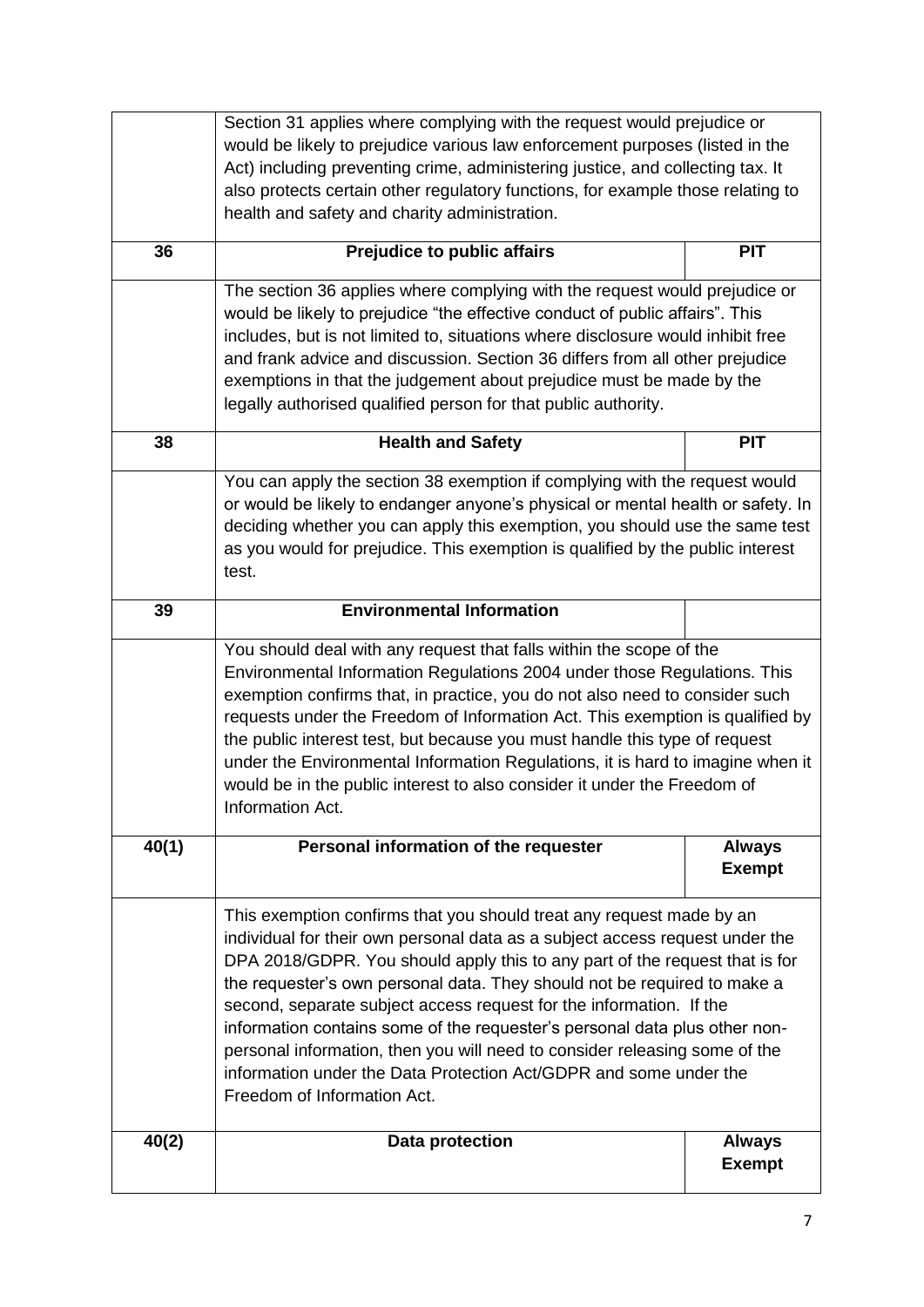|    | This exemption covers the personal data of third parties (anyone other than<br>the requester) where complying with the request would breach any of the<br>principles in the Data Protection Act/GDPR. If you wish to rely on this<br>exemption, you need to refer to the Data Protection Act/GDPR as the data<br>protection principles are not set out in the Freedom of Information Act. This<br>exemption can only apply to information about people who are living; you<br>cannot use it to protect information about people who have died. Section<br>40(2) is an absolute exemption, so you do not need to apply the public<br>interest test. However, you may need to consider the public interest when<br>applying the data protection principles. For guidance please contact the<br><b>Information Governance Team</b> |                                |
|----|---------------------------------------------------------------------------------------------------------------------------------------------------------------------------------------------------------------------------------------------------------------------------------------------------------------------------------------------------------------------------------------------------------------------------------------------------------------------------------------------------------------------------------------------------------------------------------------------------------------------------------------------------------------------------------------------------------------------------------------------------------------------------------------------------------------------------------|--------------------------------|
| 41 | <b>Information Provided in Confidence</b>                                                                                                                                                                                                                                                                                                                                                                                                                                                                                                                                                                                                                                                                                                                                                                                       | <b>Always</b><br><b>Exempt</b> |
|    | This exemption applies if the following two conditions are satisfied:                                                                                                                                                                                                                                                                                                                                                                                                                                                                                                                                                                                                                                                                                                                                                           |                                |
|    | you received the information from someone else; and                                                                                                                                                                                                                                                                                                                                                                                                                                                                                                                                                                                                                                                                                                                                                                             |                                |
|    | complying with the request would be a breach of confidence that is<br>actionable.                                                                                                                                                                                                                                                                                                                                                                                                                                                                                                                                                                                                                                                                                                                                               |                                |
|    | To rely on this exemption, you must apply the legal principles of the common<br>law test of confidence. This exemption is absolute so you do not need to<br>apply the public interest test. However, you will still need to consider the<br>public interest in disclosure, because the law of confidence recognises that a<br>breach of confidence may not be actionable when there is an overriding<br>public interest in disclosure. You should carefully consider how you use<br>confidentiality clauses in contracts with third parties and set reasonable levels<br>of expectations about what may be disclosed.                                                                                                                                                                                                           |                                |
| 42 | Legal professional privilege                                                                                                                                                                                                                                                                                                                                                                                                                                                                                                                                                                                                                                                                                                                                                                                                    | <b>PIT</b>                     |
|    | This applies whenever complying with a request would reveal information that<br>is subject to 'legal professional privilege' (LPP). LPP protects information<br>shared between a client and their professional legal advisor (solicitor or<br>barrister, including in-house lawyers) for the purposes of obtaining legal<br>advice or for ongoing or proposed legal action. These long-established rules<br>exist to ensure people are confident they can be completely frank and candid<br>with their legal adviser when obtaining legal advice, without fear of disclosure.<br>This exemption is qualified by the public interest test.                                                                                                                                                                                       |                                |
| 43 | <b>Commercial prejudice</b>                                                                                                                                                                                                                                                                                                                                                                                                                                                                                                                                                                                                                                                                                                                                                                                                     | <b>PIT</b>                     |
|    | This exemption covers two situations:                                                                                                                                                                                                                                                                                                                                                                                                                                                                                                                                                                                                                                                                                                                                                                                           |                                |
|    | when information constitutes a trade secret (such as the recipe for a<br>branded product); or                                                                                                                                                                                                                                                                                                                                                                                                                                                                                                                                                                                                                                                                                                                                   |                                |
|    | when complying with the request would prejudice or would be likely to                                                                                                                                                                                                                                                                                                                                                                                                                                                                                                                                                                                                                                                                                                                                                           |                                |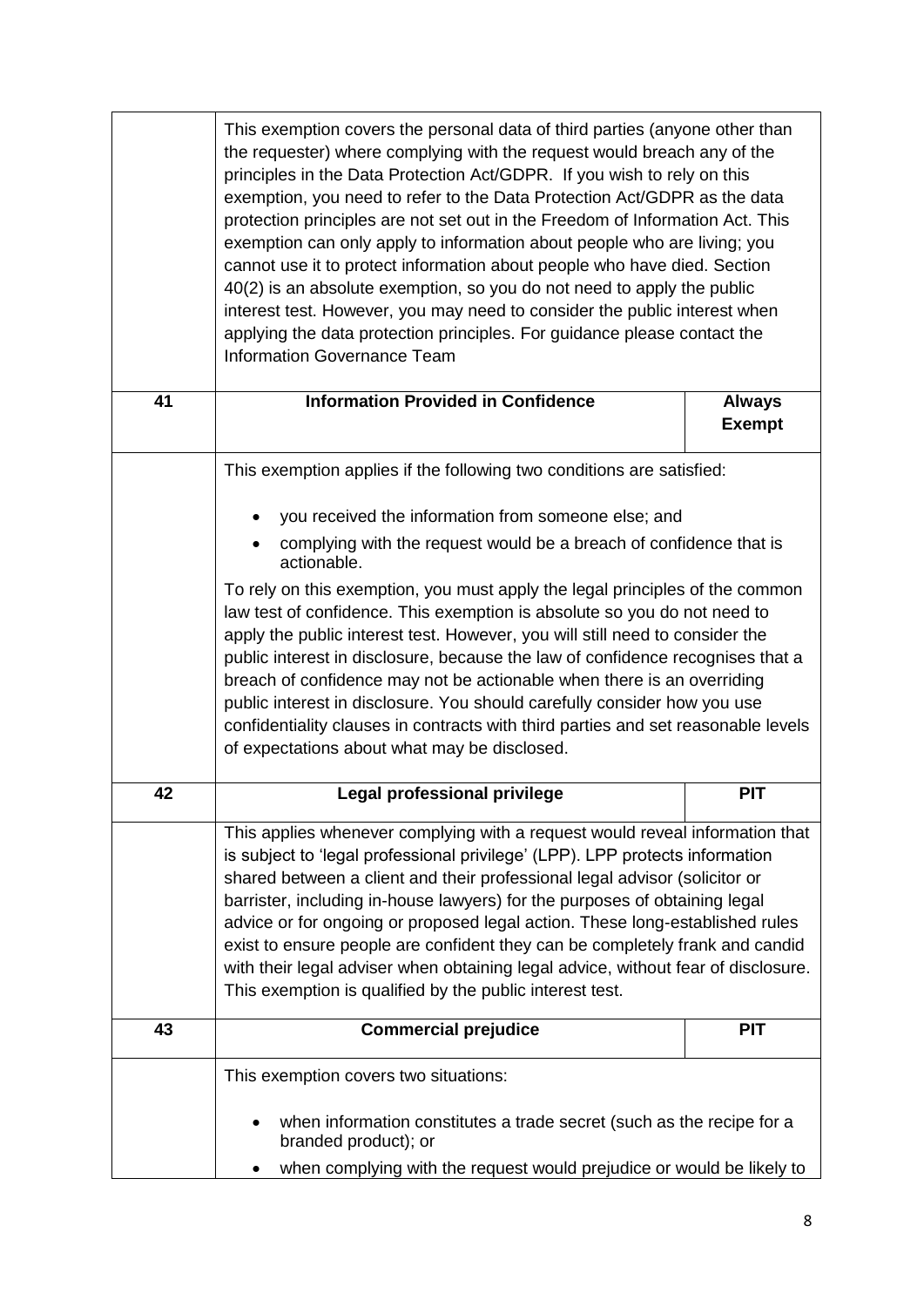| prejudice someone's commercial interests.                               |
|-------------------------------------------------------------------------|
| Both parts of this exemption are qualified by the public interest test. |
|                                                                         |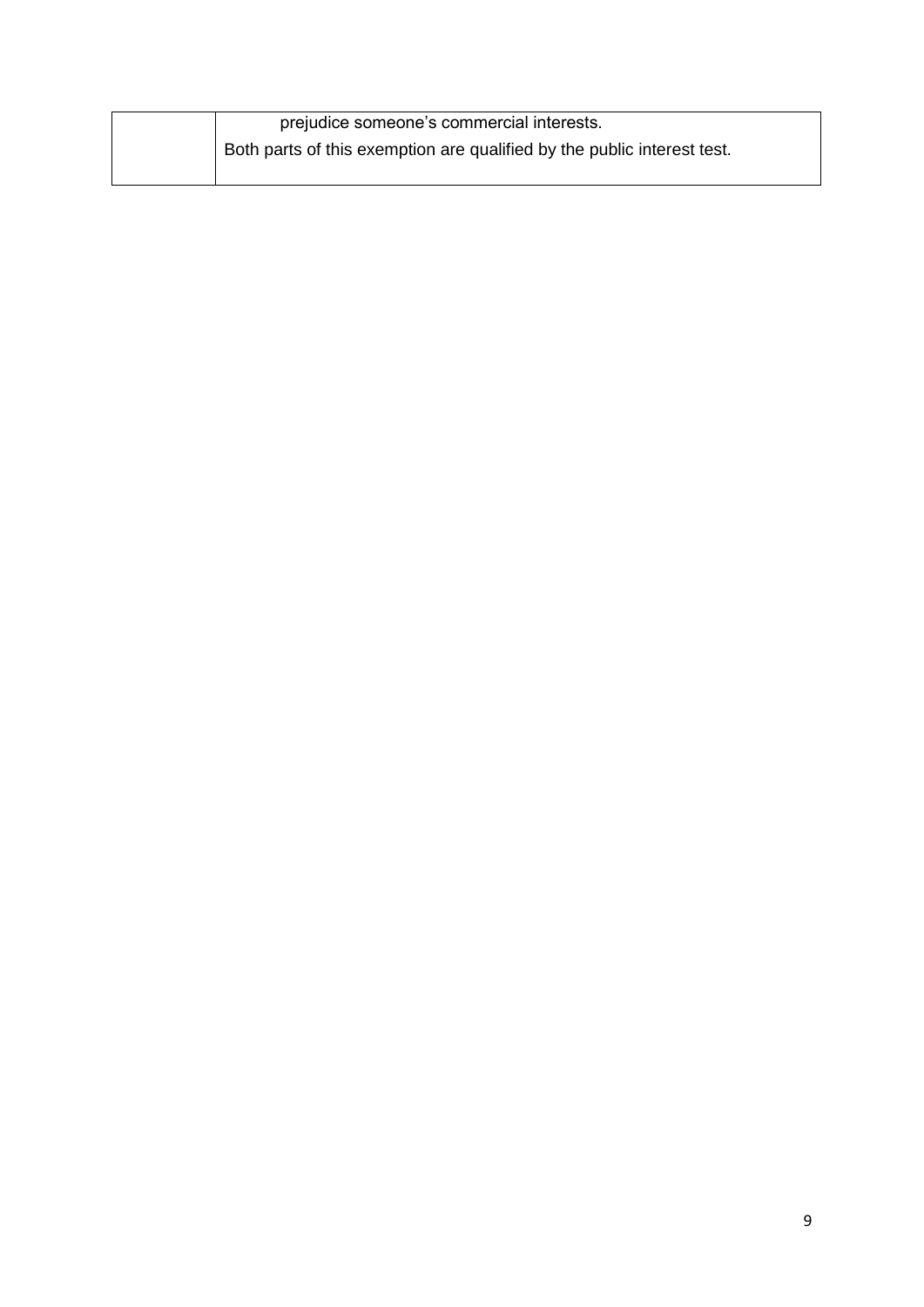#### <span id="page-11-0"></span>**6. Public Interest Test - guidance**

All exemptions in the Freedom of Information Act are either "absolute" or "qualified". If the exemption is qualified then we must weigh the public interest in maintaining the exemption against the public interest in disclosure – we must carry out the public interest test.

- Absolute exemptions (Section 21/23/32/34/40/41)
- Qualified exemptions (Section 22/24/26/27/28/29/30/31/33/35/36/37/38/39/42/43/44)

Where we wish to withhold information under a qualified exemption we have to carry out a two stage process:

- 1. Decide whether the exemption applies to the requested information.
- 2. Carry out the public interest test decide whether the public interest is better served by maintaining the exemption or by disclosing the information.

We can only withhold information if the public interest in maintaining the exemption outweighs the public interest in disclosure. Under Section 17(3) public authorities must explain to the requester why the balance of the public interest test favours withholding the information.

In relation to the public interest test the following should be recorded:

- Public interest factors in favour of maintaining the exemption and the weight attached to them.
- Public interest factors in favour of disclosure, and the weight attached to them.
- The outcome of the public interest test. The information can only be withheld if the public interest in maintaining the exemption outweighs the public interest in disclosure.

#### **What is in the 'public interest'?**

The public interest is what is in the public good - not just what is of interest to the public, and not the private interest of the requester. Public Interest arguments for the exemption must relate specifically to that exemption. There will always be a general public interest in transparency. There may also be a public interest in transparency about the issue the information relates to. We have to consider any public interests that would be served by disclosing the information.

This can cover a very wide range of things for example:

- Transparency and accountability
- Promote public understanding and safeguard the democratic process
- Upholding standards of integrity
- Ensuring justice and fair treatment for all
- Securing the best use of public resources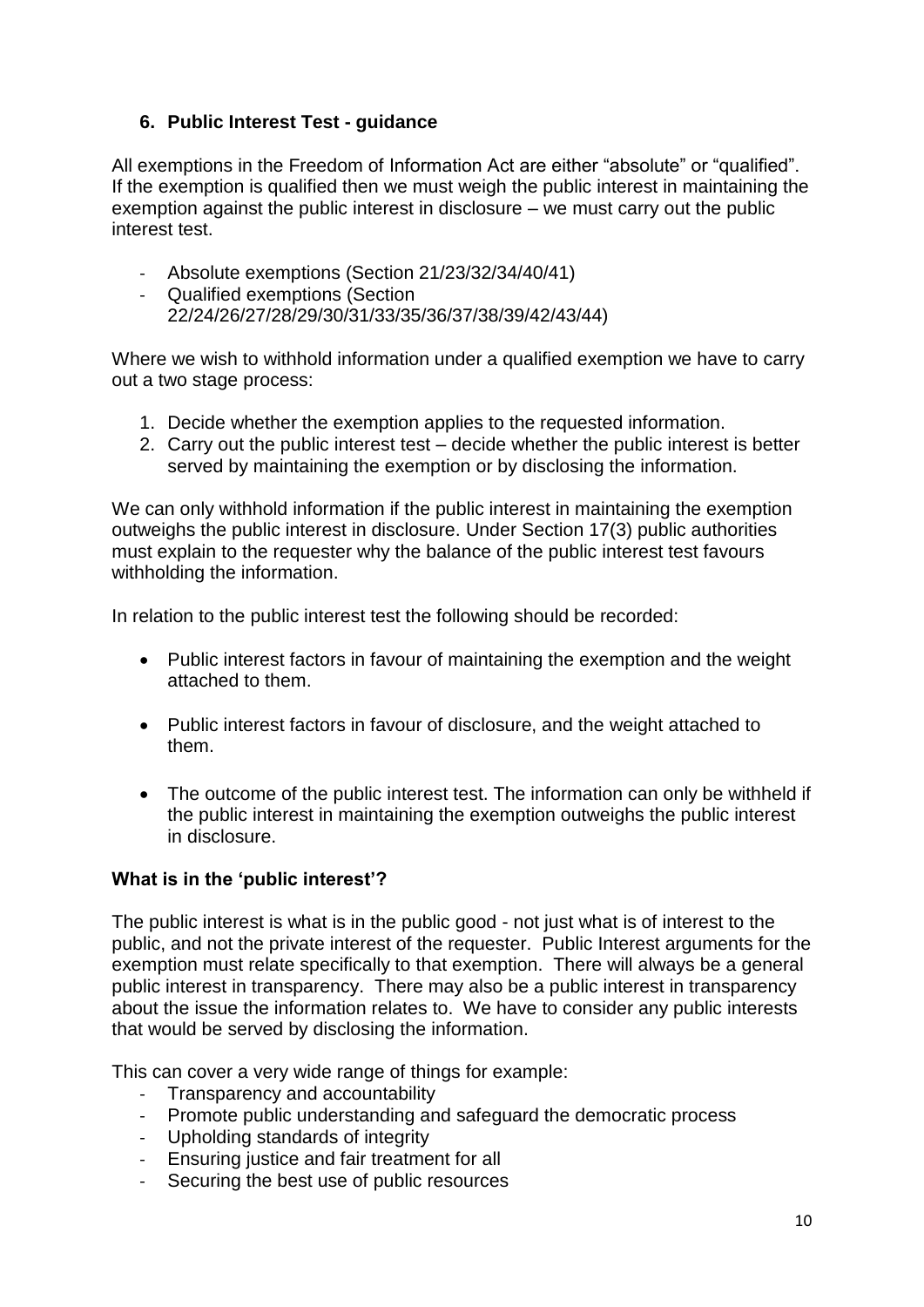- Ensuring fair commercial competition in a mixed economy

However, we must also consider the following: -

- an informed and involved public helps to promote good decision making but public bodies still need the space and time to full consider policy options to enable appropriate decisions to be made away from public interference.

- Likewise although revealing wrong doing may help the course of justice, investigations may need confidentiality to be effective.

Therefore in each case, the public interest test involves identifying the appropriate public interests and assessing the extent to which they are served by disclosure or by maintaining the exemption. The fact that information falls within an exemption is simply a trigger to consider the public interest; it does not imply that there is a public interest in not disclosing the information.

It should be noted that the public interest is not the same as what interests the public. Also, a requester's private interests are not in themselves the same as the public interest and what may serve one person's private interests will not necessarily serve a wider public interest.

#### **Carrying out the public interest test**

This should be done objectively by considering the arguments in favour of disclosing the information and those in favour of maintaining the exemption. This should be done by drawing up a list showing the arguments on both sides.

- The argument in favour of maintaining an exemption must relate specifically to that exemption. Arguments relating to other exemptions are irrelevant.
- Class based exemptions protect information because it is of a particular type (e.g. Information held for the purposes of an investigation). As a general rule there is no inherent public interest in class based exemptions.
- Prejudice based exemptions protect information where its disclosure would or would be likely to harm a particular interest (for example the prevention or detection of crime). There is an inherent public interest in section 42 – legally privileged information.
- There will always be a general public interest in transparency, accountability, public understanding and involvement in the democratic process. This will always be given some weight in the public interest test.
- There may be a general public interest in the subject the information relates to. If a particular policy decision has widespread or significant impact on the public then there is a public interest in furthering debate on the issue.
- There can also be the counter argument to this information should not be disclosed because of the need to have a safe space in which to formulate and develop policy.
- There may be a general public interest in the information in question (e.g. to help people understand their legal obligations).
- If there is a suspicion of wrong doing on the part of the public authority a requester may make an allegation of wrong doing and request information that would shed some light on it. In order for this to be considered as a factor in the public interest test: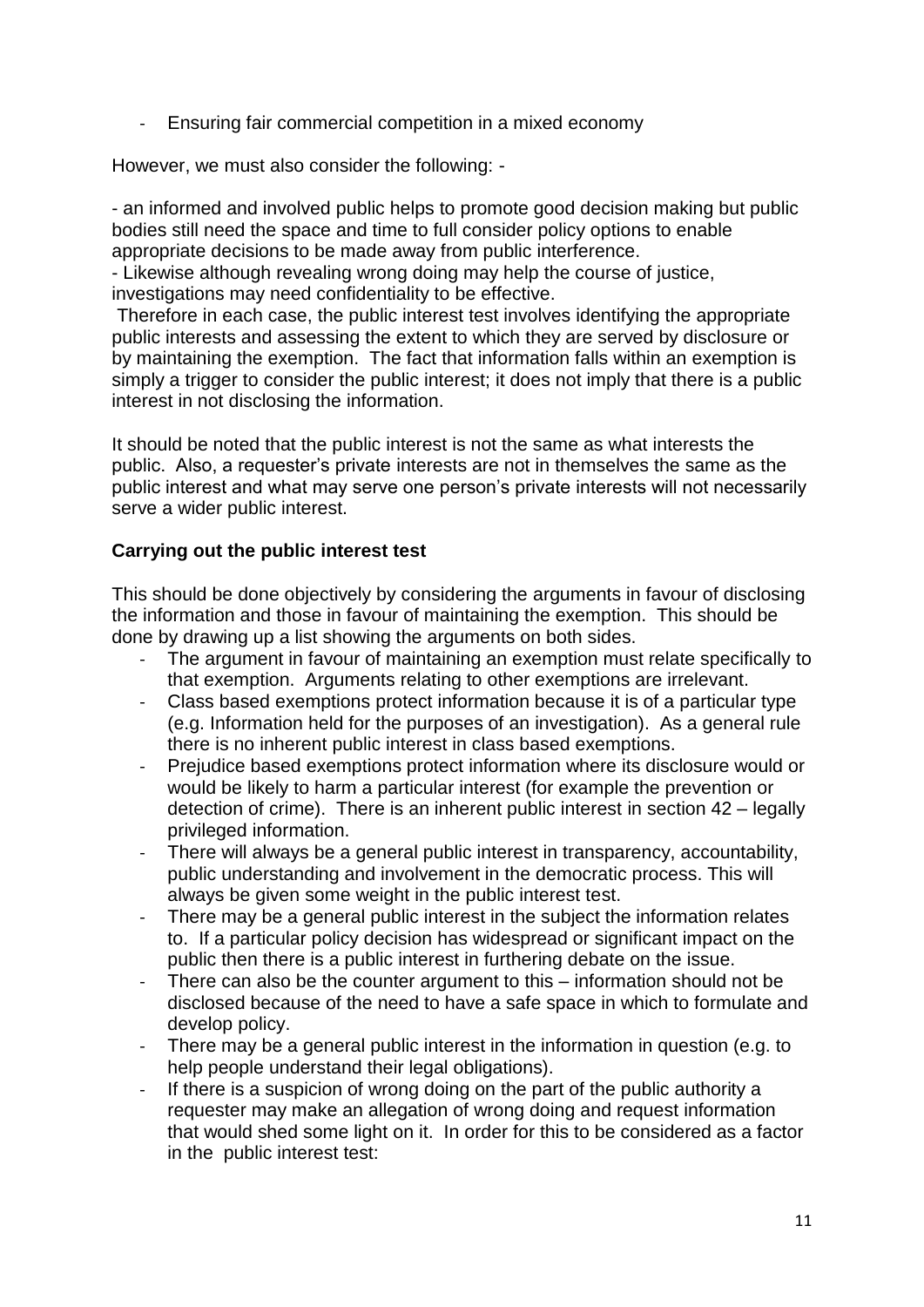- Disclosure must be in the wider public interest, not just the private interests of the individual.
- The suspicion of wrongdoing must amount to more than a mere allegation; there must be a plausible basis for the suspicion.
- There is a public interest in fully understanding the reasons for public authorities' decisions, to remove any suspicion of manipulating facts or 'spin'. There may well be a public interest argument for disclosing advice given to decision makers. There will always be an argument for presenting a full picture and allowing people to reach their own view.
- If information that is already in the public domain is misleading or misrepresents the true position or doesn't reveal the full picture this may increase the public interest in disclosure.

There are a number of factors which are not relevant to the public interest test:

- Identity of the requester
- Private interests of the requester<br>- Information may be misunderstod
- Information may be misunderstood  $-$  this may only be used though where it is not possible to provide an explanation of the information or if the explanation would not limit any damage caused.

#### **Giving weight to the public interest arguments:**

Once the relevant public interest arguments have been identified then the weight of those for disclosure must be weighed against those for maintaining the exemption to find where the balance lies. Certain factors can add weight on either side:

- Likelihood of prejudice would disclosure cause or be likely to cause the prejudice described in the exemption?
- Severity the severity of the prejudice that may happen also affects the weighting. What would the impact of the prejudice if the information is disclosed?
- Age of the information in general the public interest in maintaining an exemption will diminish over time – the likelihood or severity of the prejudice diminishes (won't be true in every case)
- The specific information and the public interest in disclosure  $-$  it is important to consider how far disclosing the requested information would further the public interests identified. The information may be relevant to a subject of public interest but it may not add greatly to public understanding – in such cases the public interest in maintaining the exemption may outweigh that in disclosure. On the other hand disclosure may help inform the debate, and if so the public interest in disclosure is strengthened.

#### **The balancing exercise:**

We must carry out a balancing exercise to decide whether the public interest in maintaining the exemption outweighs the public interest in disclosure. If it does not then the information must be released. If the public interest is equal on both sides we must disclose the information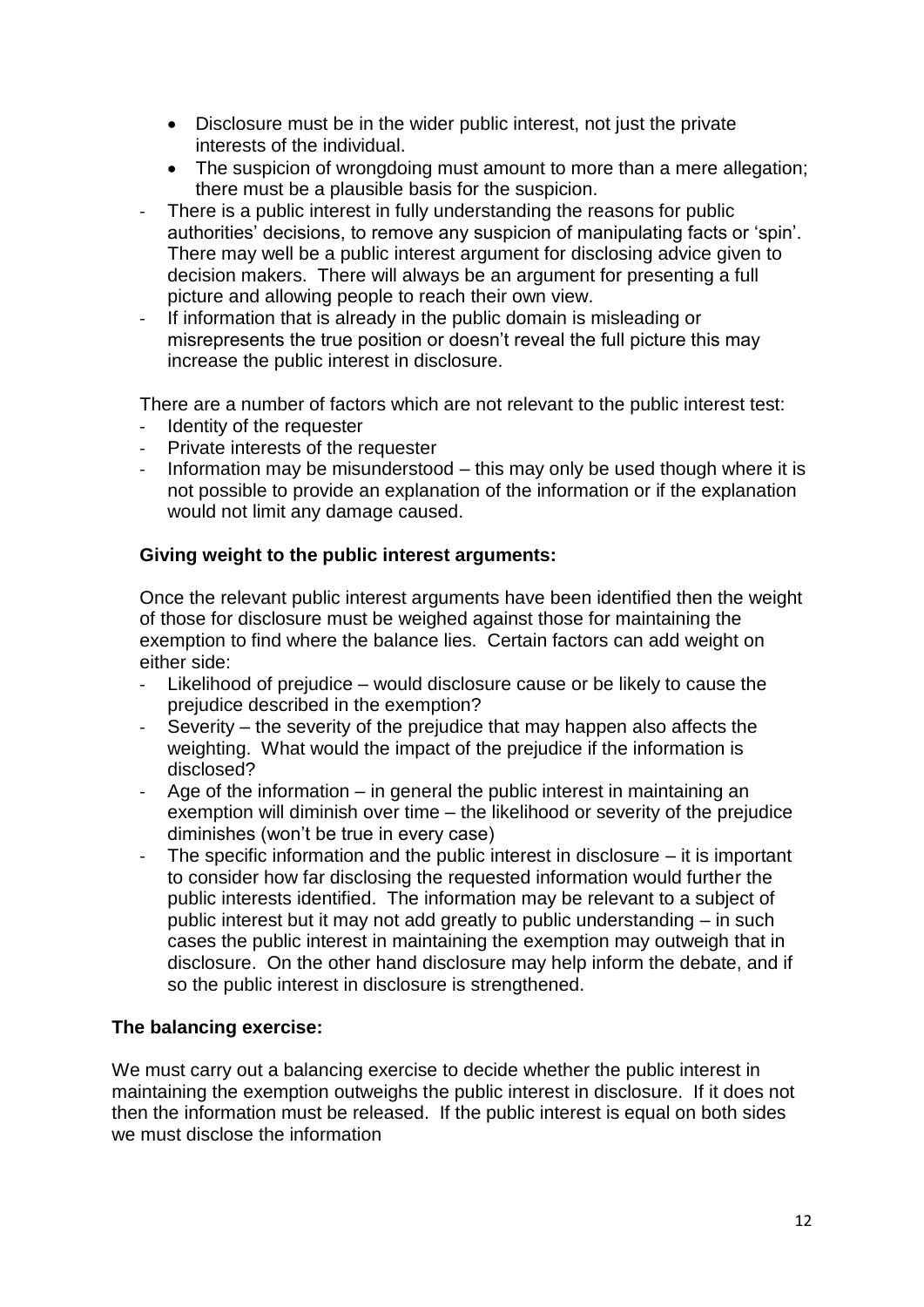The public interest test requires that information only should be withheld under an exemption if, in all the circumstances of the case, the public interest in maintaining the exemption outweighs the public interest in disclosing the information. Where the balance is equal then the information must be released. In all cases the decision to release or withhold information will be a matter of judgement at the time of the request.

The decision showing the application of the public interest test should be recorded and documented with the reasons on both sides. There should be reasons on both sides recorded as objectively as possible and we must be able to account for the reasons. If relying on the exemption under Section 36 (Prejudice to Public Affairs) you must seek the opinion of the Monitoring Officer of the Council – see note below.

#### **Some points to consider when assessing the public interest:**

- Factors in favour of disclosure.
- Whether it would promote accessibility to information, promoting transparency and accountability.
- Whether a document would disclose reasons for a decision made on behalf of the public and/or enable them to challenge these decisions.
- Whether disclosure would contribute to a public debate on a matter of public interest.
- Whether disclosure would enhance scrutiny and thereby improve accountability and participation.
- Whether disclosure would bring to light important matters of public health and safety.

This is not an exhaustive list and in all cases full consideration should be given to whether to disclose or withhold information. It should be noted that the public interest does not include the protection of individuals in their capacity of officers of the Council from embarrassment.

## **Applying an exemption:**

- It is possible to cite more than one exemption as the reason for nondisclosure.
- All responses must state clearly in writing what exemptions have been applied and where the exemption is qualified and the public interest test has been use must state the reasons used.
- An exemption can apply to all or just to some of the information in a document.
- An exemption which applied when a document was created may no longer apply by the time the record is the subject of an FOI request.

## **Section 36**

When wishing to cite Section 36 (Prejudice to effective conduct of public affairs) officers need to be aware that the Qualified Person's opinion is needed to engage the exemption. The Qualified Person at Wigan Council is the monitoring officer.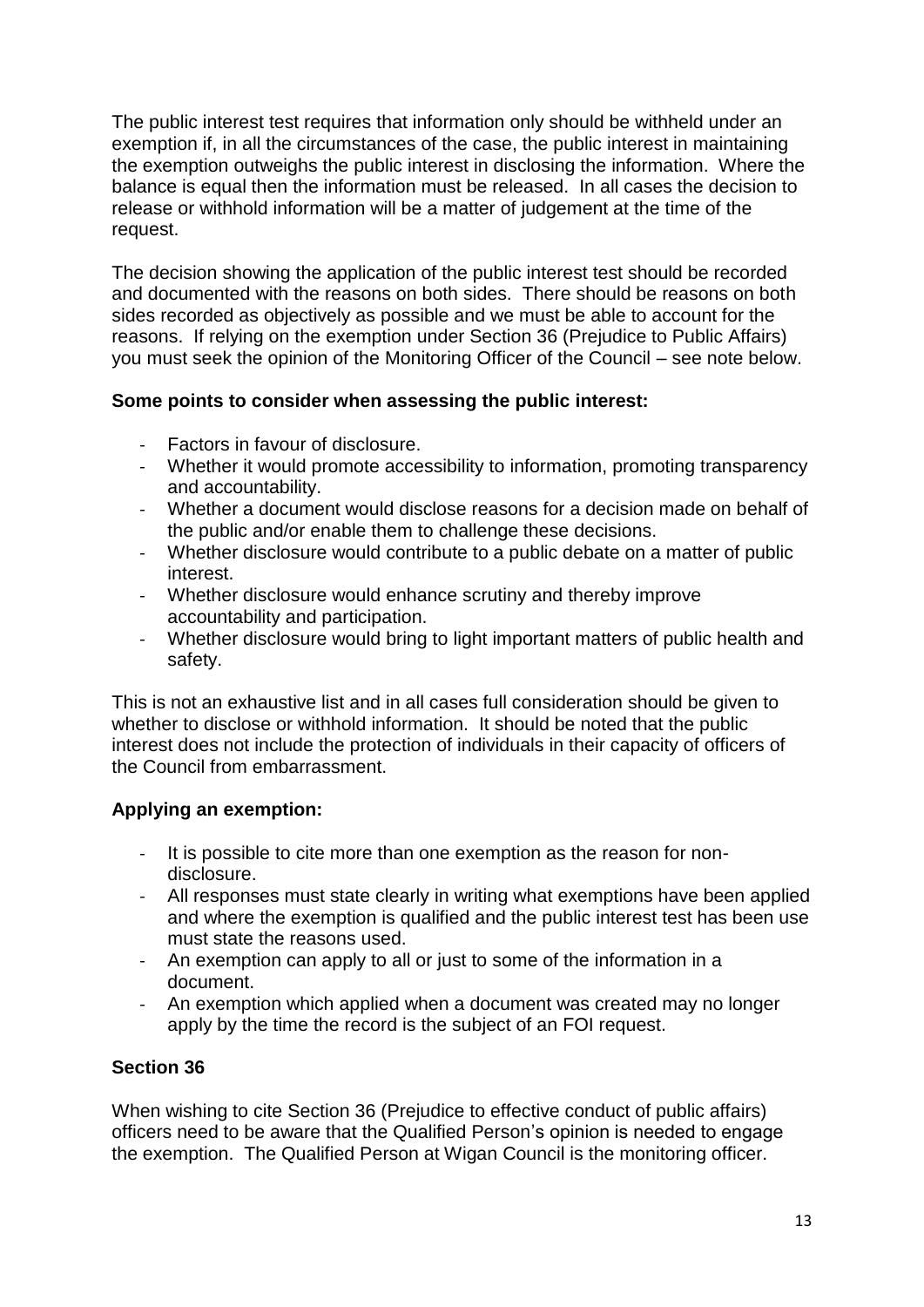After seeking the Qualified Person's opinion we still need to carry out the Public Interest Test.

In addition to the record of the qualified person's opinion, the authority should therefore also have a record of the factors taken into account in the public interest test and the weight given to them. They can then refer to these in any internal review and provide them to the ICO if there is a complaint.

In order for the qualified person to form a reasonable opinion, the public authority should provide them with *all* relevant material, eg the information itself or a description of it, together with arguments and any evidence on what the effects of disclosure would be. In the ICO's view it will be difficult for the qualified person to reach a reasonable opinion if they are not aware of the nature of the information and the relevant factors (and only the relevant factors) that need to be taken into account. It is also important that it is clear what information the opinion relates to.

#### *Further reading:*

ICO guidance on Public Interest Test [https://ico.org.uk/media/for](https://ico.org.uk/media/for-organisations/documents/1183/the_public_interest_test.pdf)[organisations/documents/1183/the\\_public\\_interest\\_test.pdf](https://ico.org.uk/media/for-organisations/documents/1183/the_public_interest_test.pdf)

Public Interest Test and EIR [https://ico.org.uk/media/for](https://ico.org.uk/media/for-organisations/documents/1629/eir_effect_of_exceptions_and_the_public_interest_test.pdf)[organisations/documents/1629/eir\\_effect\\_of\\_exceptions\\_and\\_the\\_public\\_interest\\_te](https://ico.org.uk/media/for-organisations/documents/1629/eir_effect_of_exceptions_and_the_public_interest_test.pdf) [st.pdf](https://ico.org.uk/media/for-organisations/documents/1629/eir_effect_of_exceptions_and_the_public_interest_test.pdf)

ICO guidance on the prejudice test [https://ico.org.uk/media/for](https://ico.org.uk/media/for-organisations/documents/1214/the_prejudice_test.pdf)[organisations/documents/1214/the\\_prejudice\\_test.pdf](https://ico.org.uk/media/for-organisations/documents/1214/the_prejudice_test.pdf)

ICO Guidance on Section 36 [https://ico.org.uk/media/for](https://ico.org.uk/media/for-organisations/documents/1175/section_36_prejudice_to_effective_conduct_of_public_affairs.pdf)[organisations/documents/1175/section\\_36\\_prejudice\\_to\\_effective\\_conduct\\_of\\_publi](https://ico.org.uk/media/for-organisations/documents/1175/section_36_prejudice_to_effective_conduct_of_public_affairs.pdf) [c\\_affairs.pdf](https://ico.org.uk/media/for-organisations/documents/1175/section_36_prejudice_to_effective_conduct_of_public_affairs.pdf)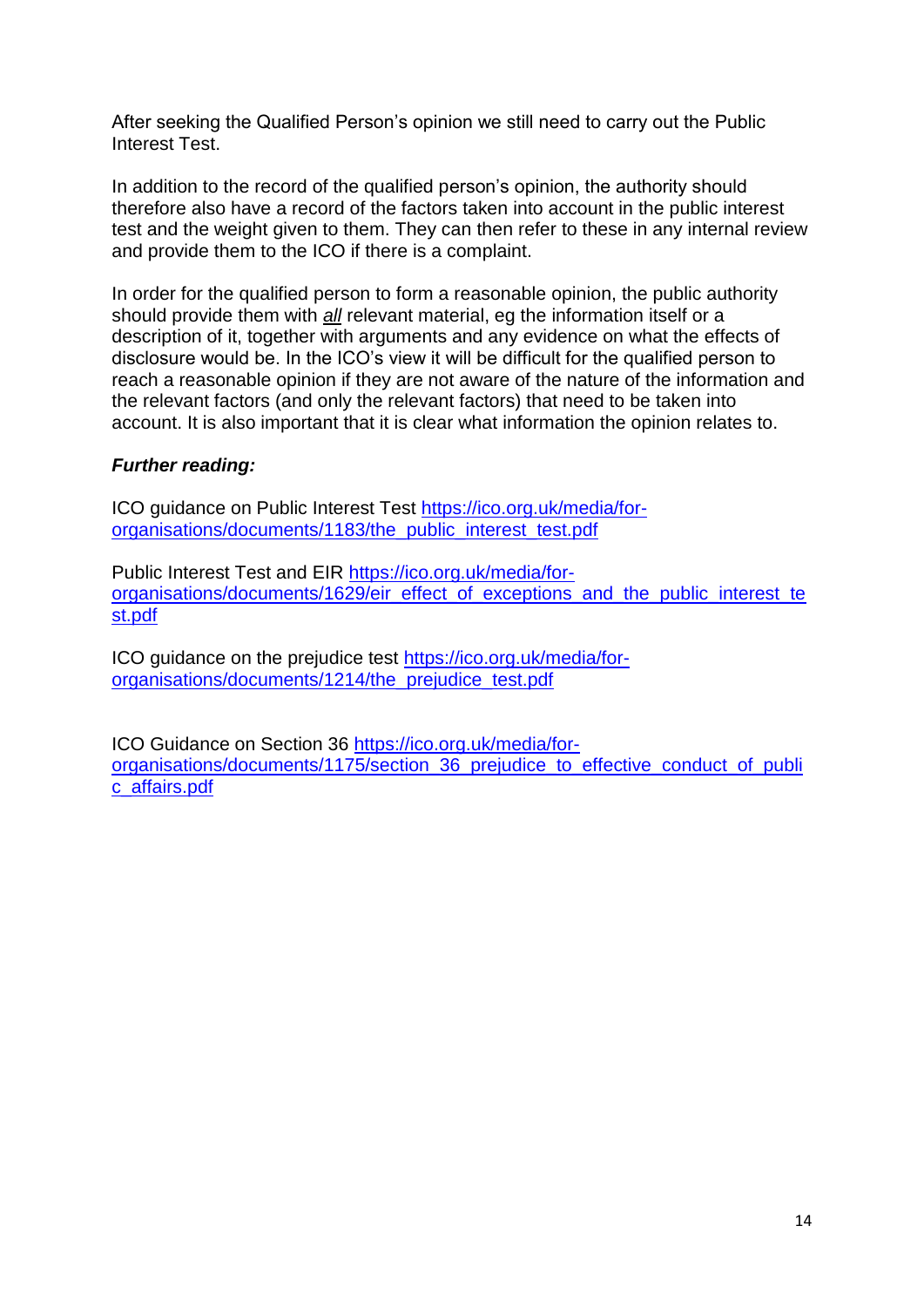#### <span id="page-16-0"></span>**7. Freedom of Information – Senior Officer Review**

#### **Staff Guidance**

Public Authorities must have a separate FoI complaints procedure so that requesters who are dissatisfied with the outcome of an FoI can have that request considered a second time by an independent officer. We offer a senior officer review to requesters.

All FoI responses include information on how requesters can escalate to a senior officer review, or make a complaint to the ICO. If officers receive a complaint about an FoI request or receive a request for a review they must forward it to [foirequest@wigan.gov.uk](mailto:foirequest@wigan.gov.uk)

- The Information Governance Team will forward any complaints regarding Fol responses to a senior officer. This must not be an officer involved in the original decision. The officer carrying out the review will be sent the original request, any correspondence between the Information Governance Team and the department about the request, and the final response, along with the request to escalate to a review.
- The Information Governance Team can give advice about the FoI to the officer handling the review if required, unless they were involved in the initial decision.
- The senior officer will look at the original request, and make a fresh decision about whether to disclose the information, taking into consideration whether any exemptions apply and carrying out the public interest test if required.
- If they reach the same conclusion as the original decision the senior officer will write to the requester confirming this.
- If the senior officer carrying out the review decide that the original decision was not correct they will inform the department of their conclusion and the department will reconsider the request in the light of their conclusion.
- The senior officer carrying out the review may inform the Information Governance Team if they believe that the Council's advice and procedures need to be changed, or if staff training is required, or where any other action is needed to avoid similar complaints.
- If the requester is still dissatisfied they can complain to the Information Commissioner, who is the regulator for Freedom of Information. The website is<https://ico.org.uk/>
- Where information has been withheld under Section 36, Prejudice to Public Affairs, there will not be an internal review as this decision must be made by the Monitoring Officer. In these cases the requester will automatically be referred to the Information Commissioner if dissatisfied.